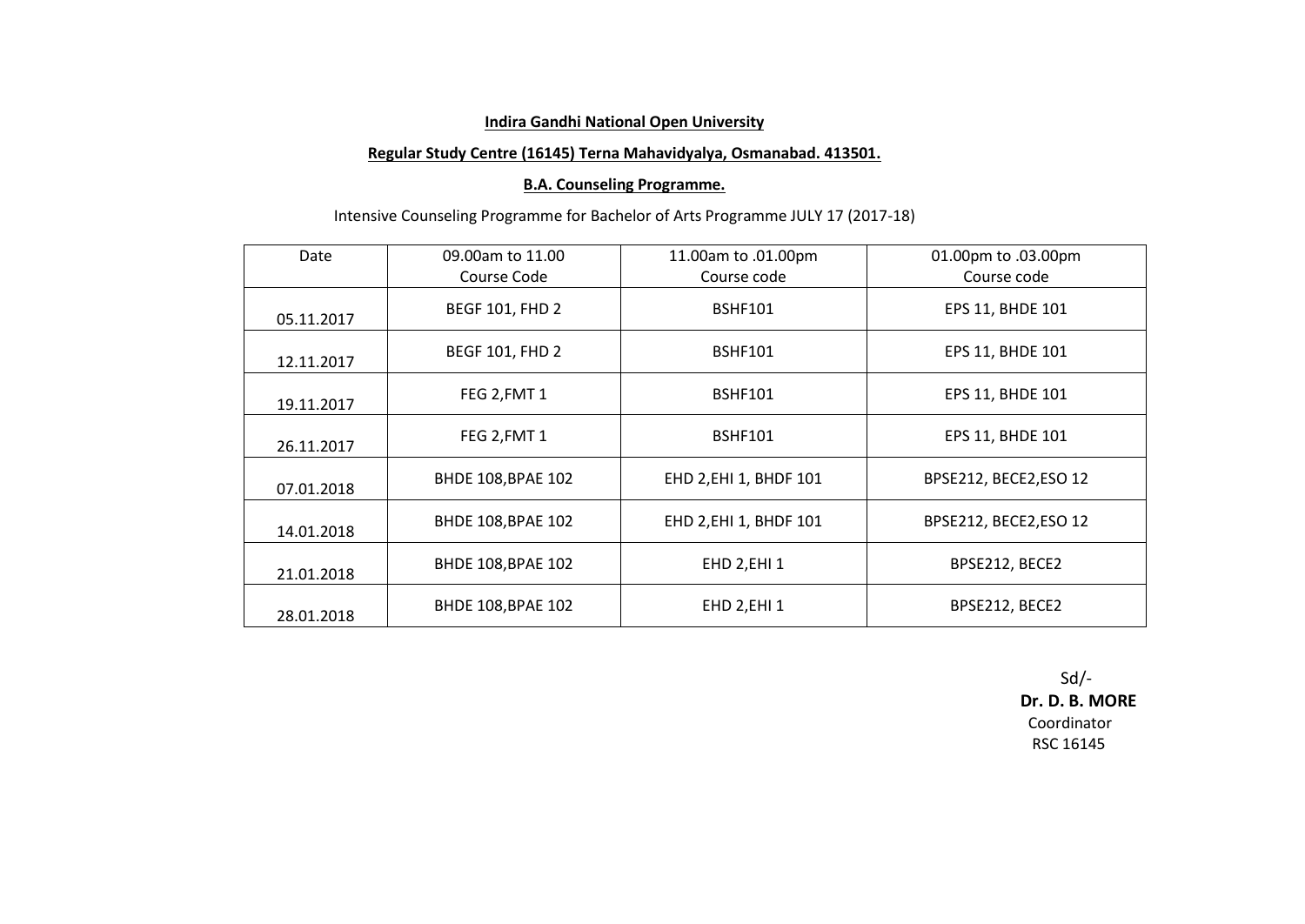## **Regular Study Centre (16145) Terna Mahavidyalya, Osmanabad. 413501.**

## **MEG Counseling Programme.**

Intensive Counseling Programme for MEG Programme JULY 17 (2017-18)

| Date       | 09.00 am to 11.00 am | 11.00 am to 01.00 pm | 01.15 pm to 03.15 pm | 03.15 pm to 05.15 pm |
|------------|----------------------|----------------------|----------------------|----------------------|
|            | Course Code          | Course code          | Course code          | Course code          |
| 05.11.2017 | MEG <sub>1</sub>     | MEG <sub>2</sub>     | MEG <sub>3</sub>     | MEG 4                |
| 12.11.2017 | MEG <sub>1</sub>     | MEG <sub>2</sub>     | MEG <sub>3</sub>     | MEG <sub>4</sub>     |
| 19.11.2017 | MEG <sub>1</sub>     | MEG 2                | MEG <sub>3</sub>     | MEG <sub>4</sub>     |
| 26.11.2017 | MEG 1                | MEG <sub>2</sub>     | MEG <sub>3</sub>     | MEG 4                |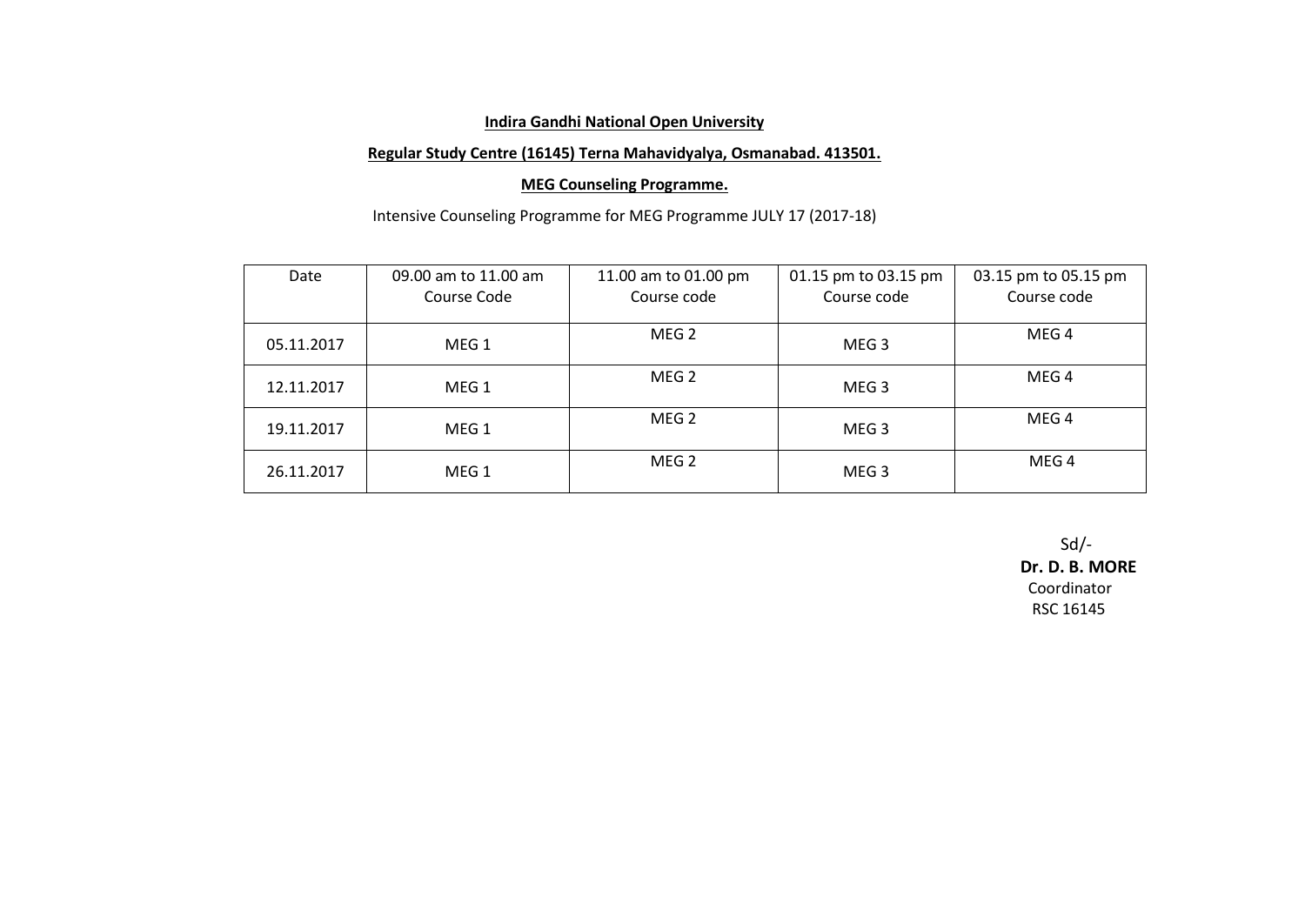## **Regular Study Centre (16145) Terna Mahavidyalya, Osmanabad. 413501.**

## **MHD Counseling Programme.**

Intensive Counseling Programme for Master in Arts in Hindi Programme JUNE 17 (2017-18)

| Date       | 09.00 am to 11.00 am<br>Course Code | 11.00 am to 01.00 pm<br>Course code | 01.15 pm to 03.15 pm<br>Course code | 03.15 pm to 05.15 pm<br>Course code |
|------------|-------------------------------------|-------------------------------------|-------------------------------------|-------------------------------------|
| 05.11.2017 | MHD <sub>2</sub>                    | MHD <sub>3</sub>                    | MHD 4                               | MHD 6                               |
| 12.11.2017 | MHD <sub>2</sub>                    | MHD <sub>3</sub>                    | MHD 4                               | MHD 6                               |
| 19.11.2017 | MHD <sub>2</sub>                    | MHD <sub>3</sub>                    | MHD 4                               | MHD 6                               |
| 26.11.2017 | MHD <sub>2</sub>                    | MHD <sub>3</sub>                    | MHD 4                               | MHD 6                               |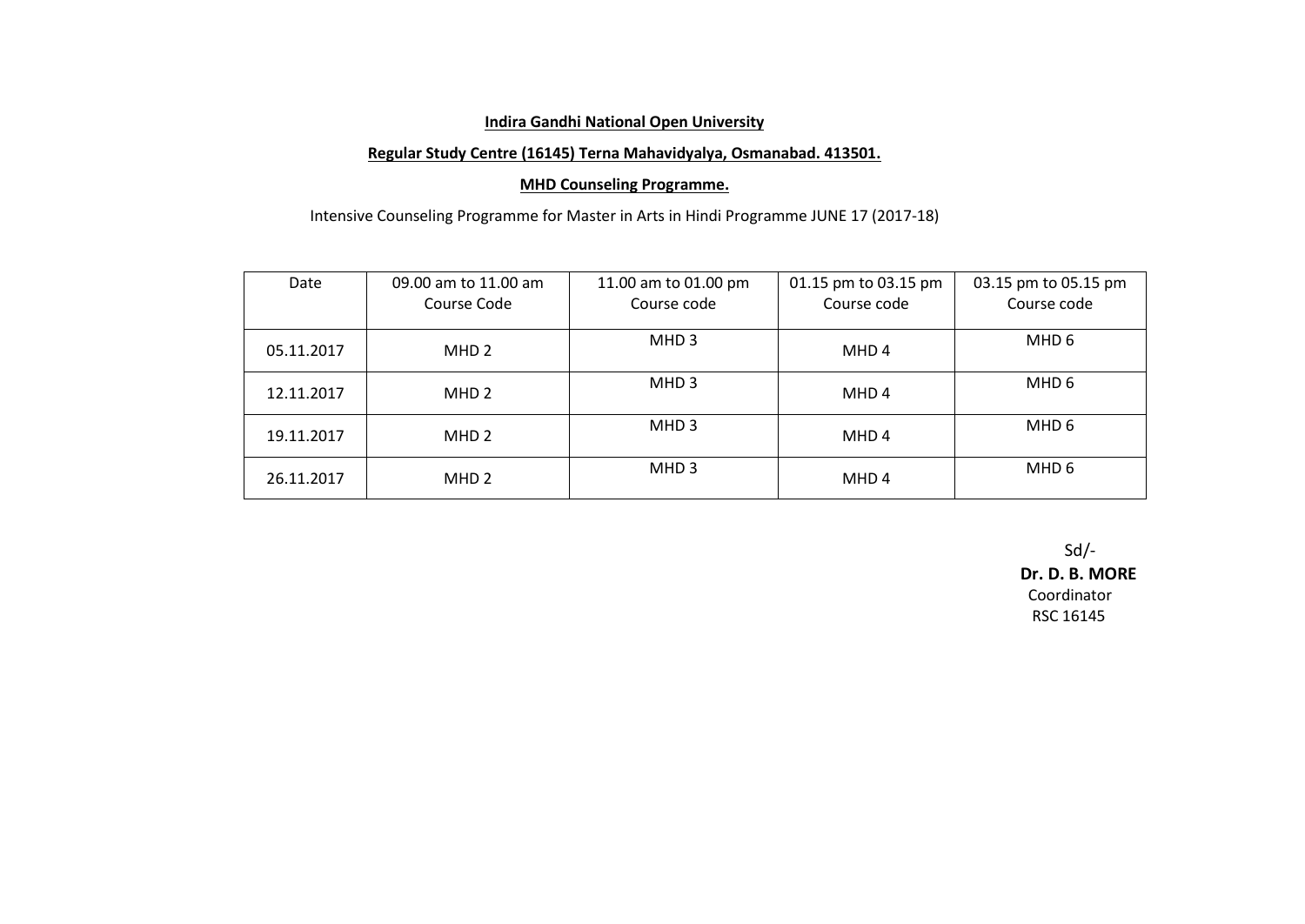## **Regular Study Centre (16145) Terna Mahavidyalya, Osmanabad. 413501.**

#### **MEC Counseling Programme.**

Intensive Counseling Programme for Master of Arts in Economics Programme JULY 17 (2017-18)

| Date       | 09.00 am to 11.00 am<br>Course Code | 11.00 am to 01.00 pm<br>Course code | 01.15 pm to 03.15 pm<br>Course code | 03.15 pm to 05.15 pm<br>Course code |
|------------|-------------------------------------|-------------------------------------|-------------------------------------|-------------------------------------|
| 05.11.2017 | <b>MEC 101</b>                      | MEC 105                             | MEC 2                               | MEC <sub>4</sub>                    |
| 12.11.2017 | MEC 101                             | MEC 105                             | MEC 103                             | MEC <sub>4</sub>                    |
| 19.11.2017 | MEC 101                             | MEC 2                               | <b>MEC 103</b>                      | MEC <sub>4</sub>                    |
| 26.11.2017 | MEC 105                             | MEC 2                               | <b>MEC 103</b>                      |                                     |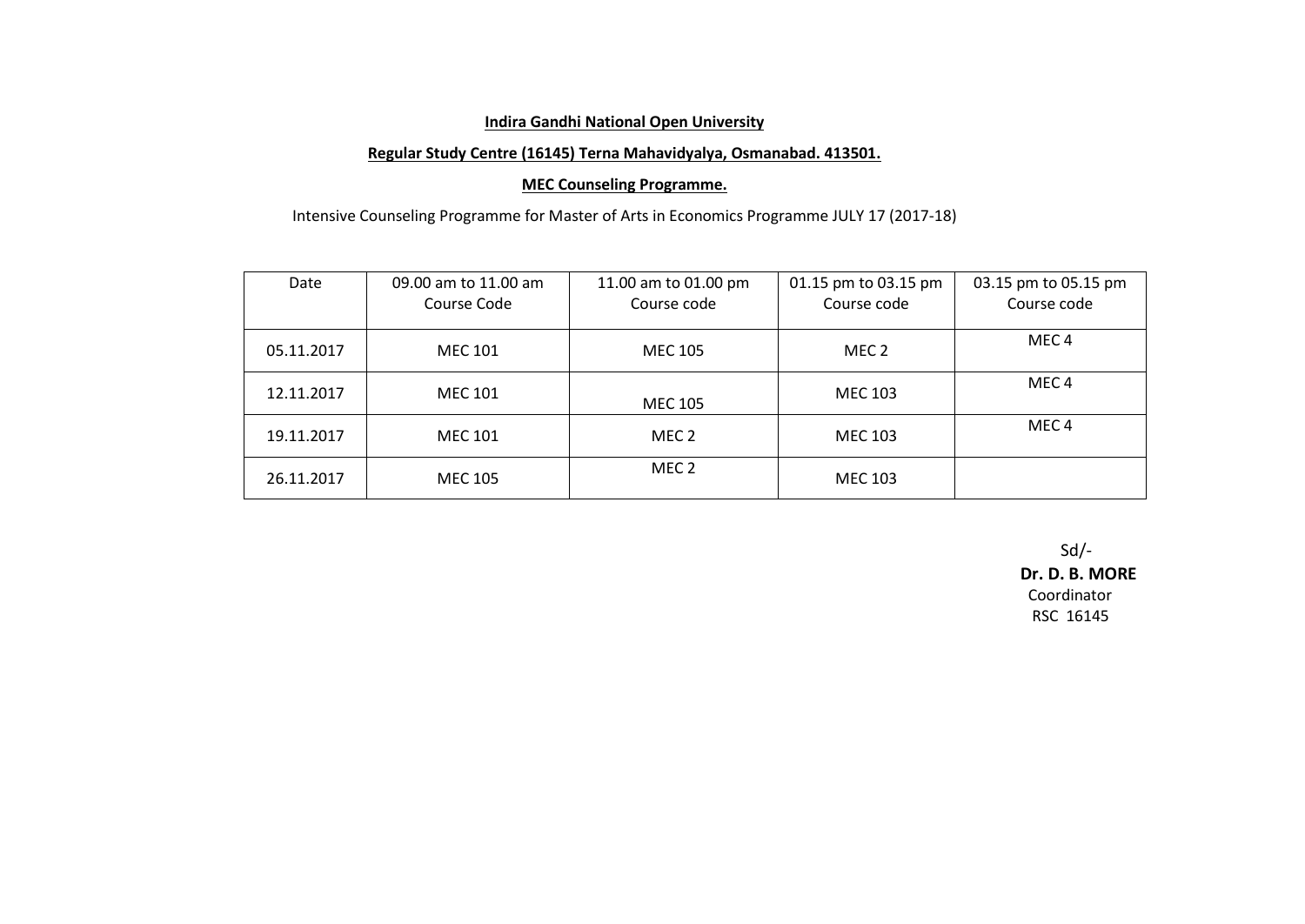## **Regular Study Centre (16145) Terna Mahavidyalya, Osmanabad. 413501.**

## **MSO Counseling Programme.**

Intensive Counseling Programme for Master of Arts in Sociology Programme JULY 17 (2017-18)

| Date       | 09.00 am to 11.00 am<br>Course Code | 11.00 am to 01.00 pm<br>Course code | 01.15 pm to 03.15 pm<br>Course code | 03.15 pm to 05.15 pm<br>Course code |
|------------|-------------------------------------|-------------------------------------|-------------------------------------|-------------------------------------|
| 05.11.2017 | MSO <sub>1</sub>                    | MSO <sub>2</sub>                    | MSO 3                               | MSO <sub>4</sub>                    |
| 12.11.2017 | MSO <sub>1</sub>                    | MSO <sub>2</sub>                    | MSO 3                               | MSO <sub>4</sub>                    |
| 19.11.2017 | MSO 1                               | MSO 2                               | MSO 3                               | MSO <sub>4</sub>                    |
| 26.11.2017 | MSO 1                               | MSO 2                               | MSO 3                               | MSO 4                               |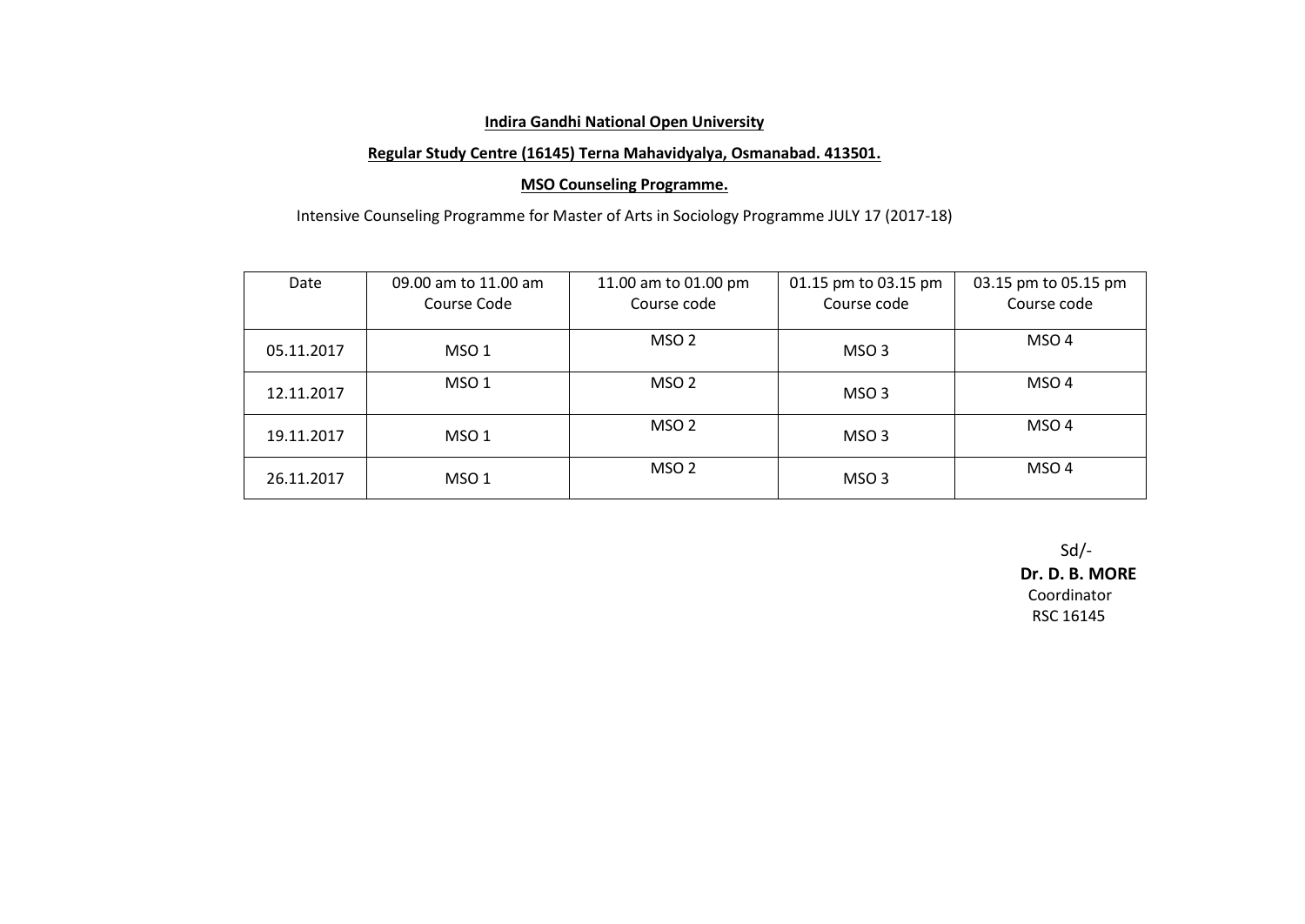## **Regular Study Centre (16145) Terna Mahavidyalya, Osmanabad. 413501.**

## **MPS Counseling Programme.**

Intensive Counseling Programme for Master of Arts in Political Science Programme JULY 17 (2017-18)

| Date       | 09.00 am to 11.00 am<br>Course Code | 11.00 am to 01.00 pm<br>Course code | 01.15 pm to 03.15 pm<br>Course code | 03.15 pm to 05.15 pm<br>Course code |
|------------|-------------------------------------|-------------------------------------|-------------------------------------|-------------------------------------|
| 05.11.2017 | MPS <sub>1</sub>                    | MPS 3                               | MPS <sub>4</sub>                    | MPS <sub>2</sub>                    |
| 12.11.2017 | MPS <sub>1</sub>                    | MPS <sub>3</sub>                    | MPS <sub>4</sub>                    | MPS <sub>2</sub>                    |
| 19.11.2017 | MPS1                                | MPS <sub>3</sub>                    | MPS <sub>4</sub>                    | MPS <sub>2</sub>                    |
| 26.11.2017 | MPS <sub>1</sub>                    | MPS 3                               | MPS <sub>4</sub>                    | MPS <sub>2</sub>                    |